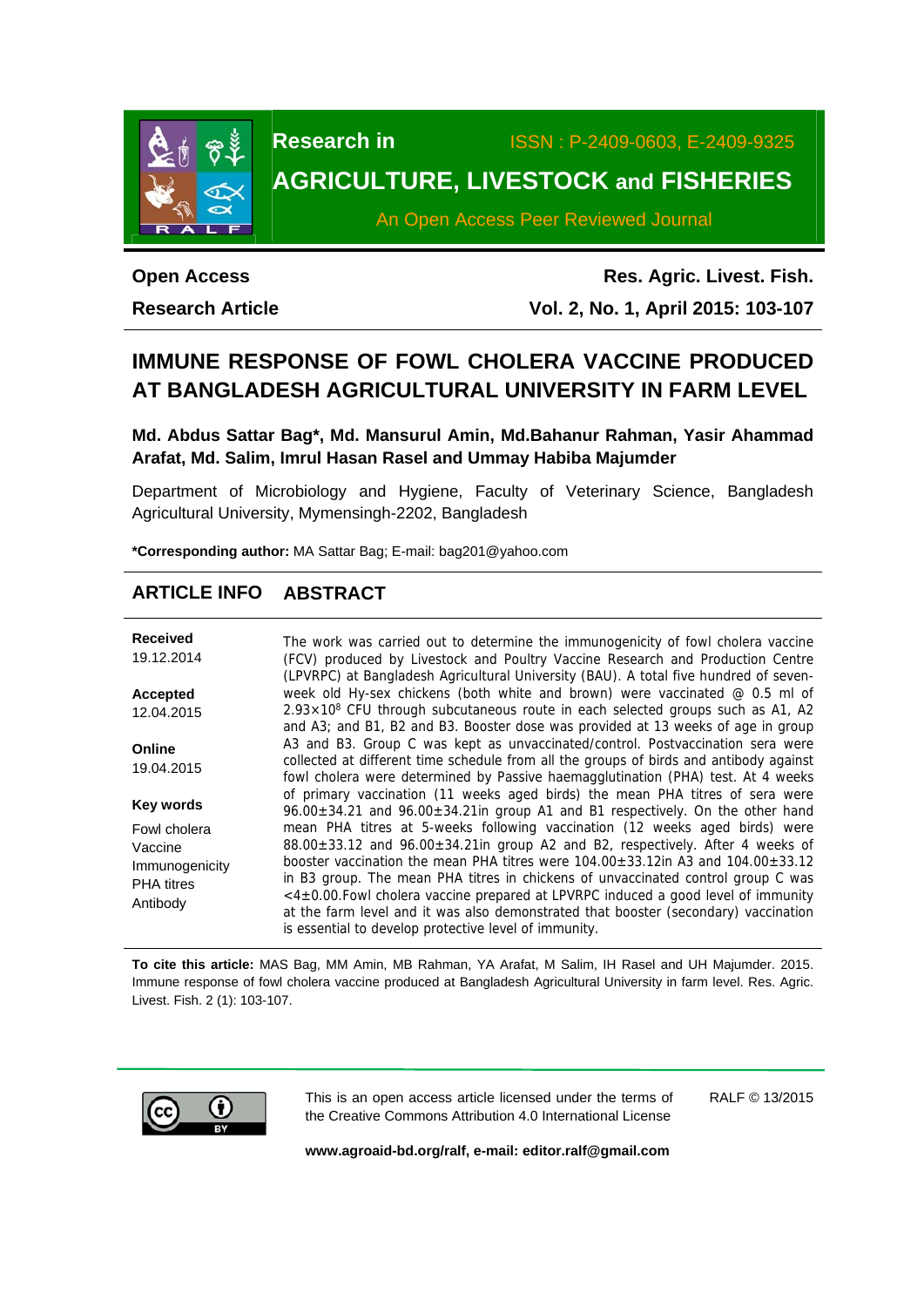## **INTRUDUCTION**

 Poultry industry is an excellent agribusiness with its tremendous development during the last decades (1996-2006) in Bangladesh (Rahman, 2003). However, a number of infectious diseases of different etiologies such as bacteria, virus, fungi, mycoplasma etc. are found to be the most leading causes of economic loss often discouraging poultry rearing in this country (Das *et al.,* 2005). Among the bacterial diseases, fowl cholera (FC) is a major threat to the poultry industry. It is a contagious acute fatal septicemic disease of various domestic and wild bird species (OIE, 2004).Vaccination is practiced as preventive measures in Bangladesh like other countries of the world to reduce the incidence of the disease. Michael *et al.,* (1979) suggested that a local strain of higher immunogenic value should be selected as vaccine strain for preparation of a prophylacticbacterin. Fowl cholera vaccines (FCV) are made available in Bangladesh by a number of Pharmaceutical companies, Livestock Research Institute (LRI) of Department of Livestock Services (DLS) and Livestock and Poultry Vaccine Research and Production Centre (LPVRPC) (erstwhile known as poultry biologics unit) of Department of Microbiology and Hygiene, Bangladesh Agricultural University (BAU). The volume of FCV, an adjuvantedkilledbacterin produced at LPVRPC is on increasing demand. For this, it was thought plausible to investigate the on farm immunogenicity that is produced by this vaccine. The present study was undertaken with following specific object: To isolate and identify *p.multocida* from naturally infected chicken and to determine on farm immunogenicity of adjuvant fowl cholera vaccine produced by LPVRPC.

### **MATERIALS AND METHODS**

#### **Experimental design**

 The present research was conducted during the period of July 2010 to December 2010.Fowl cholera vaccine as prepared by LPVRPC at BAU was investigated immunogenicity for measured in term of production of antibody in vaccinated chicken determined by PHA test. Seven weeks aged Hy-sex chicken (white and brown) were selected for these experiment. These chicken were divided into two groups- (Vaccinated group and Unvaccinated group) under this vaccinated group collection of blood prior to vaccination from Hy-sex brown A and Hy-sex white B. Primary vaccination were done at 6 weeks of age in Hy- sex brown A and Hysex white B. Post primary vaccination bleeding occurred at 10 weeks of age  $(A_1 \text{ and } B_1)$  or 30 days after primary vaccination and Prebooster bleeding at 11weeks of age  $(A<sub>2</sub>$  and B<sub>2</sub>) or 37 days after primary vaccination. Booster vaccination of Hy-sex brown A and Hy-sex white B were done at 12 weeks of age. Post booster bleeding at 16 weeks of age (A3 and B3) or 74 days after primary vaccination. Then collection of sera and PHA test was performed.

#### **Passive haemagglutination (PHA) test**

 The test was used to determine the antibody titers in chickens and was performed according to the methods described by Tripathy*et al.* (1970a), the sensitivity of PHA test depends upon the use of soluble antigens. In this case, capsular antigens (soluble antigen) of *P. Multocida* were coupled to chemically modified erythrocytes (sheep erythrocytes) and then antigen-coated erythrocytes readily react with specific antibodies and results in haemagglutination.

#### **Microtitre plate method**

 The procedure of the PHA test was followed according to the method described by Tripathy *et al*., (1970).An amount of 50 µl of PBS was first poured in each well up to 8th well of horizontal row of microtitre plate. 50 µl of test serum was added in the 1st well. Two fold dilutions of serum ranging from 1: 2 to 1: 256 were made by transferring 50 µl of the mixture from the 1<sup>st</sup>well to 2nd well and thus continuing successively up to the 8<sup>th</sup> well from where an excess amount of 50 µl of the mixture was poured off. A volume of 50 µl 0.5% somatic antigen sensitized hRBC was taken in each of the eight wells. The Control system, horizontal row of microtitre plate (9<sup>th</sup> well: equal volume of 50 µl of normal serum and PBS and10<sup>th</sup> well: equal volume of 50 µl of sensitized tanned RBC and PBS). The content of the wells of the test system and control were mixed by gentle agitation of the microtitre plate and kept at room temperature for 4 to 5 hours.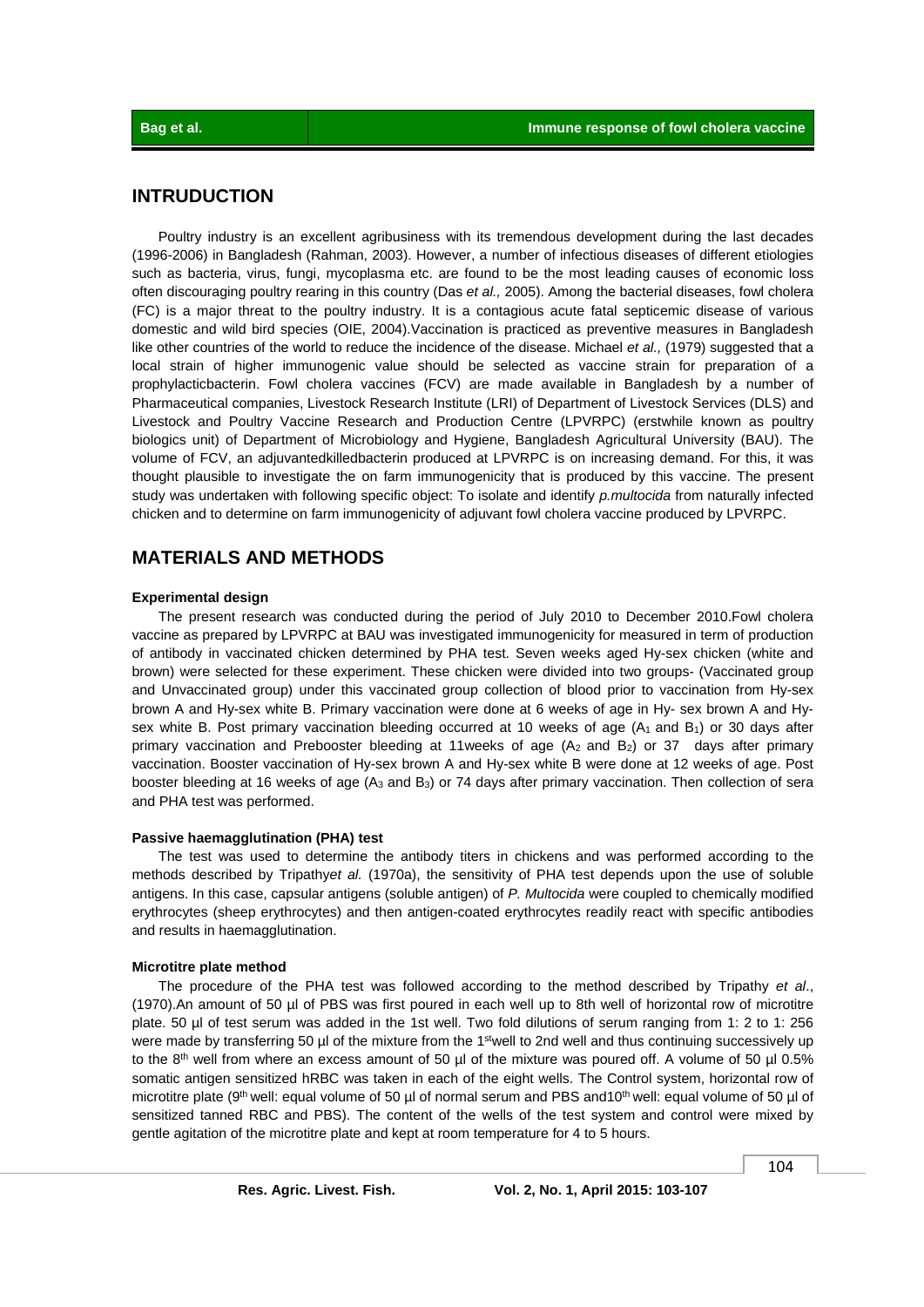The PHA titre was the highest dilution of test sera were complete haemagglutination occur due to the reaction of specific antibody and antigen sensitized tanned HRBC. The results were recorded by deposition of a diffuse thin layer of clumping of RBC on the bottom of the wells, which indicated HA positive, and a compact buttoning with clear zone indicated HA negative. The reciprocal of the highest dilution of sensitized tanned HRBC was considered as titre of the serum.

## **RESULTS**

#### **PHA antibody titer**

 The PHA antibody titres of the serum obtained from the chicken's belonging to group A1, A2, A3, B1, B2 and B3 are presented in Table-1. The pre-vaccination mean PHA titer were <4±0.00 in sera of chickens of all groups. After 4 weeks of primary vaccination the mean PHA titres were 96.00±34.21 in A1 and 96.00±34.21 in B1 group. Prebooster vaccination PHA titres were 88.00±33.12 in A2 and 96.00±34.21in B2 group. After 4 weeks of booster vaccination the mean PHA titres were 104.00±33.12 in A3 and 104.00±33.12 in B3 group. The mean PHA titres in chickens of unvaccinated control group C were <4±0.00.

**Table 1**. Mean PHA titres of sera of chickens vaccinated and revaccinated with fowl cholera vaccine through SC route as determined by *t*-test

| <b>Groups</b>  | <b>Schedule</b>                      | <b>PHA</b> titer   | P value |
|----------------|--------------------------------------|--------------------|---------|
|                |                                      | (Mean $\pm$ SE)    |         |
| A1             | Primary vaccination                  | $96.00 \pm 34.21$  |         |
| A2             | Prebooster vaccination               | 88.00±33.12        |         |
| A <sub>3</sub> | Postbooster vaccination              | $104.00 \pm 33.12$ |         |
| <b>B1</b>      | Bleeding at post Primary vaccination | $96.00 \pm 34.21$  | 0.934   |
| <b>B2</b>      | Bleeding at Prebooster vaccination   | $96.00 \pm 34.21$  | NS.     |
| B <sub>3</sub> | Bleeding after booster vaccination   | 104.00±33.12       |         |

Level of significance: NS (P>0.05); Legends: PHA=Passive hemagglutination Mean= Geometric mean of 8 birds; SE = Standard error. NS=Not significant

## **DISCUSSION**

 Vaccination is one of the most important methods of prevention of Fowl cholera. This study was undertaken proximately with a view to evaluate the immune responses following usual schedule of vaccination at farm. The immunogenicity was studied by the determination of the serum antibody titre by passive haemagglutination (PHA) test suggested by Carter (1955). PHA test was conducted to determine the humoral immune response of the serum of chickens having been inoculated at 7 weeks aged birds as per the method described by Carter (1955), and Chang (1987) but slight modification was done as suggested by Mondal*et al.,* (1988), Sarker*et al.,* (1992), Siddque*et al.,* (1997), Supar *et al.,* (2002), Akand *et al.,* (2004) and Chowdhury (2008).The prevaccination PHA titres of sera samples of all vaccinates and control birds was found with a mean of <4.00±0.00 that was closely related with Mondal*et al.,* (1988). After 4 weeks of primary vaccination the mean PHA titres were 96.00±34.21 in A1 and 96.00±34.21 in B1 group. Prebooster vaccination PHA titres were 88.00±33.12 in A2 and 96.00±34.21in B2 group. After 4 weeks of booster vaccination the mean PHA titres were 104.00±33.12 in A3 and 104.00±33.12 in B3 group. The mean PHA titres in chickens of unvaccinated control group C were <4±0.00.In this present study, it was observed that group A3 and B3 produced comparatively slightly better immune response than group A1, A2, B1 and B2 and group A1 and A3 produced comparatively better immune response than group A2. There were several limitations of this study such as antibody titres could not determine and compared by ELISA.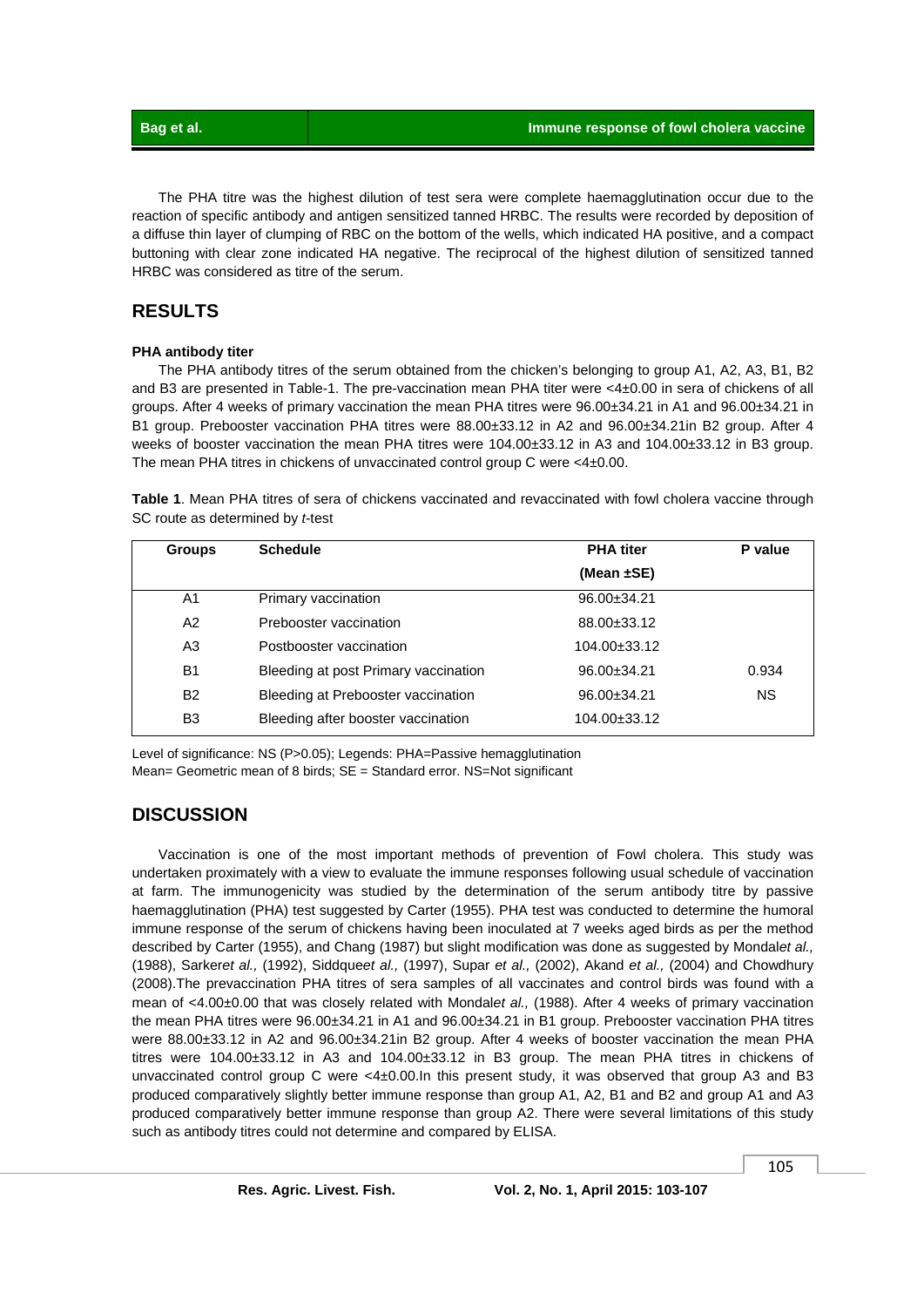Due to short study period immune response of vaccine could not studied elucidated through various routes. *P. multocida* used as antigen in case of microplate agglutination test were identified tentatively by cultural, staining and biochemical test. That could have been identified by molecular characterization such as polymerase chain reaction (PCR).

 In conclusion, Fowl cholera vaccine produced by Livestock and Poultry Vaccine Research and Production Centre (LPVRPC) at BAU induced a good level of antibody in layer chicken at farm level. The vaccine produced higher level of antibody when booster dose was given after primary vaccination.

## **REFERENCES**

- 1. Akand MSI, Choudhury KA, Kabir SML, Sarkar SK and Amin KMR, 2004.Development of washed cell fowl cholera vaccine in Bangladesh. International journal of poultry science*,* 3: 534-537.
- 2. Carter GR, 1955. Studies on *P.Multocida* Inhibition Antibody haemagglutination test for the identification of serological types. American journal of veterinary research, 16: 481-484.
- 3. Chang CF, 1987. In vitro assay for humoral and cell mediated immunity to pasteurellosis in ducks. Journal of Chinese Society of Veterinary Science, 13: 67-74.
- 4. Choudhury KA, Amin MM, Sarker AJ AH MR and Ahmed AR, 1987. Immunization of chickens against fowl cholera with oil-adjuvanted broth culture vaccine. Bangladesh veterinary journal, 21: 63- 73.
- 5. Choudhury KA, Amin MM, Rahman A, and Ali MR, 1985. Investigation of natural outbreak of fowl cholera. Bangladesh Veterinary Journal*,* 19: 49-56.
- 6. Chowdhury MMH, 2008. Study on the comparative efficacy of fowl cholera vaccine prepared with the recent isolate of *P. Multocida* and the commercial one, MS thesis of Department of Microbiology and Hygiene, Bangladesh Agricultural University, Mymensingh.
- 7. Das PM, Rajib DMM, Noor M and Islam MR, 2005. Retrospective analysis on tile proportional incidence of poultry diseases in greater Mymensingh district of Bangladesh. In proceeding of 4<sup>th</sup>Inlernalional Poultry show and seminar from February 28 to March 2, 2003 held in Bangladesh China Friendship Conference Centre. Agargaon. pp, 35-39.
- 8. Derieux WT, 1978. Response of young chickens and turkeys to virulent and avirulent *Pasteurella multocida* administered by various routes. Avian Disease, 22: 131-139.
- 9. Michael A, Geier E, Konshtok R, HertmanI and Markenson J, 1979. Attenuated live fowl cholera vaccine. I. II. Laboratory and field vaccination trials in turkeys and chickens. Avian Disease, 23: 878- 885.
- 10. Mondal SK, Choudhury KA, Amin MM, Rahman MM and Sarker AJ, 1988. Immune response in chickens induced by alum precipitated fowl cholera vaccine.Humoral immune response. Bangladesh Veteterinary Journal*,* 22: 63-69.
- 11. OIE, 2004. Manual of standards for diagnostic test and vaccines. Second Edition.
- 12. Rahman MK, 2003. Determination of efficacy of experimentally developed formalin killed fowl cholera vaccine via different routes of vaccination. MS thesis of Department of Microbiology and Hygiene, Bangladesh Agricultural University, Mymensingh.
- 13. Sarker AJ, Amin MNH and Hossain WMA,1992.Testing and quality control of poultry vaccines and its monitoring in the field. Bangladesh Agricultural University Research Progress, 6: 249-257.
- 14. Siddique AB, Rahman MB, Amin MM and Rahman MM, 1997. Antibody titre on chicks following pigeon pox virus inoculation. Bangladesh Veterinary Journal*,* 14:12-14.
- 15. Suman MSR, 2002. Study on the comparative efficacy of experimentally prepared formalin and heat killed fowl cholera vaccines. MS thesis submitted to the Department of Microbiology and Hygiene, Bangladesh Agricultural University, Mymensingh.
- 16. Supar, Setiadi Y, Djaenuri, Kurniasih N, Poerwadikarta B and Sjafei, 2002. The development of fowl cholera vaccine: II. Pathogenicity and vaccine protection of *P. multocida*local isolates in experimental ducks. Journal of Tm Ternakdan Veterinary, 6: 120-125.